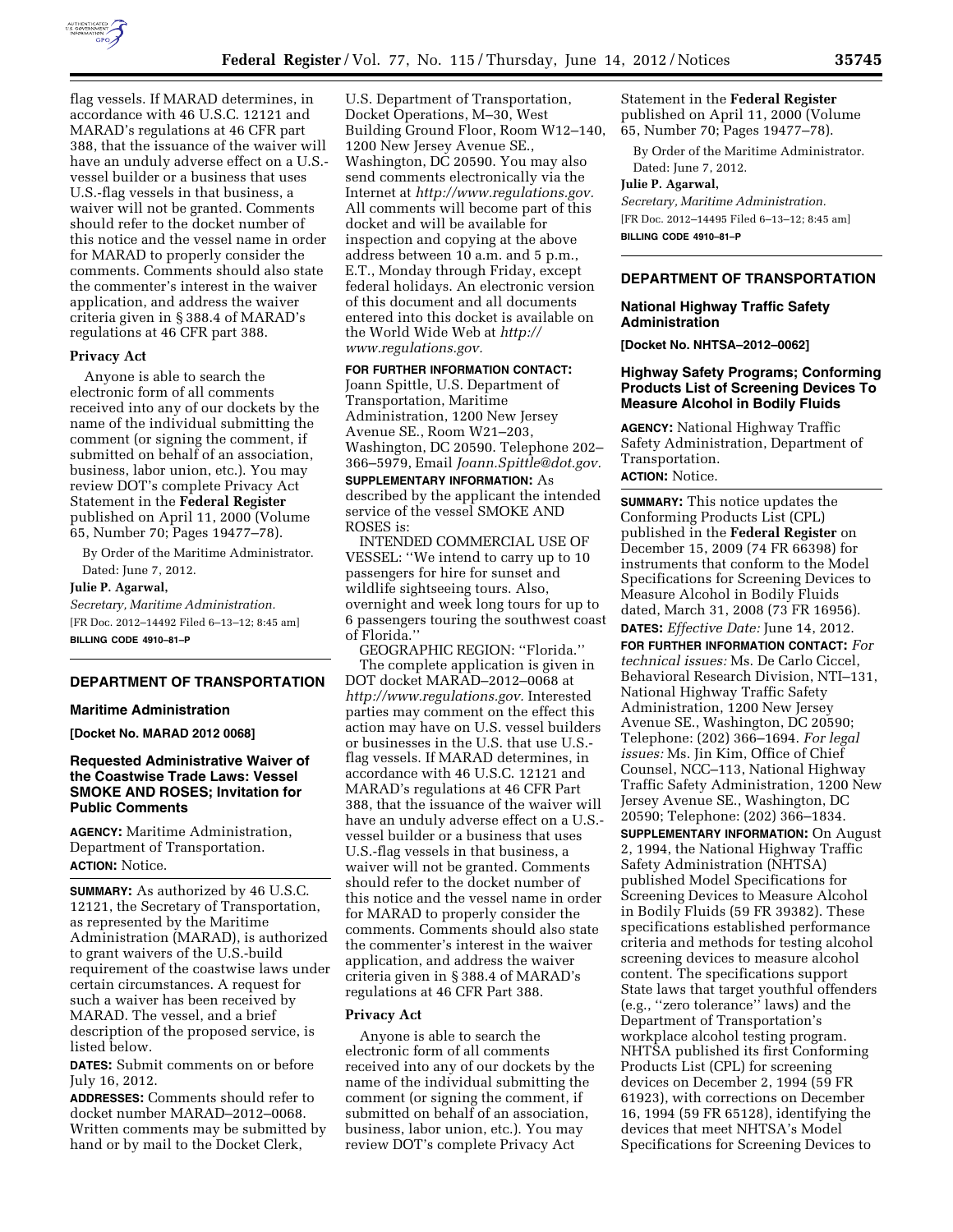Measure Alcohol in Bodily Fluids. Five devices appeared on that first list. Thereafter, NHTSA updated the CPL on August 15, 1995 (60 FR 42214), May 4, 2001 (66 FR 22639), September 19, 2005 (70 FR 54972), with corrections on December 5, 2005 (70 FR 72502), and January 31, 2007 (72 FR 4559).

On March 31, 2008, NHTSA published revised Model Specifications for Screening Devices to Measure Alcohol in Bodily Fluids (73 FR 16956). These specifications removed testing of interpretive screening devices (ISDs) because ISDs did not provide an unambiguous test result. These specifications also removed from use the Breath Alcohol Sample Simulator as it is not necessary for testing breath alcohol screening devices. All other performance criteria and test methods were maintained. NHTSA last published an update to the CPL on December 15, 2009 (74 FR 66398). It listed 39 devices.

Today, NHTSA adds nine (9) additional alcohol screening devices that have been evaluated and found to conform to the Model Specifications for Screening Devices to Measure Alcohol in Bodily Fluids. One device is distributed by two different companies, so it has been listed twice, for a total of ten (10) new entries on this CPL.

(1) AK Solutions USA, LLC, submitted the AlcoMate SafeGuard (Model AL–2500, aka: AlcoScan AL– 2500) alcohol screening device. This is a handheld, battery powered device with a semiconductor sensor.

(2) Alcohol Countermeasure Systems Corp., submitted the DRIVESAFE alcohol screening device. This is a handheld, battery powered device with a fuel cell sensor.

(3) KHN Solutions, LLC, submitted 2 screening devices for testing. Their trade names are: BACTRACK Element and the BACTRACK S75 Pro. Both devices are handheld, battery powered with fuel cell sensors.

(4) PAS Systems International, Inc. submitted the Alcovisor MARS

screening device. This is a handheld, battery powered device with a fuel cell sensor.

(5) Q3 Innovations, Inc. submitted the CA2010 screening device. This is a handheld, battery powered device with a semiconductor sensor.

(6) Skyfine Inc. Ltd. submitted 3 devices (AT577, AT578, and AT579). All three devices are handheld, battery powered, and use fuel cell sensors. The AT578 is also distributed by Express Diagnostics Int'l, Blue Earth, Minnesota under the trade name of AlcoCheck FC90, so it has been listed twice on the CPL, once under each of its distributors/ manufacturers.

All of the above devices meet the NHTSA Model Specifications for Screening Devices to Measure Alcohol in Bodily Fluids.

Consistent with the above, NHTSA updates the Conforming Products List of Screening Devices to Measure Alcohol in Bodily Fluids to read as follows:

| CONFORMING PRODUCTS LIST OF ALCOHOL SCREENING DEVICES |  |
|-------------------------------------------------------|--|
|-------------------------------------------------------|--|

| Distributors/manufacturers                                                                                   | Devices                                                                                                                                                                                                                                                                                                                                                                                                               |
|--------------------------------------------------------------------------------------------------------------|-----------------------------------------------------------------------------------------------------------------------------------------------------------------------------------------------------------------------------------------------------------------------------------------------------------------------------------------------------------------------------------------------------------------------|
| AK Solutions, USA, LLC., Palisades Park, New Jersey <sup>1</sup>                                             | • AlcoScan AL-2500.<br>$\bullet$ SafeMate. <sup>2</sup><br>• SafeDrive.<br>• AlcoMate. <sup>3</sup> (aka: AlcoHAWK Pro by Q3 Innovations).<br>• AlcoMate Accu Cell AL-9000.<br>• AlcoMate Pro. $3$<br>• AlcoMate Core. <sup>4</sup><br>• AlcoMate Premium AL-7000, with replaceable Premium Sensor<br>Modules (SM-7000).45<br>• AlcoMate Prestige AL-6000, with replaceable Prestige Sensor Mod-<br>ules (SM-6000).46 |
|                                                                                                              | • AlcoMate SafeGuard (Model AL-2500, aka: AlcoScan AL-2500).<br>Alco Check 3000 D.O.T. <sup>7</sup>                                                                                                                                                                                                                                                                                                                   |
| Alcohol Countermeasure Systems Corp., Toronto, Ontario, Canada                                               | Alco Check 9000.7<br>Breath Alcohol √ .02 Detection System. <sup>8</sup><br>DRIVESAFE.<br>BACmaster.                                                                                                                                                                                                                                                                                                                  |
|                                                                                                              | PB 9000e.                                                                                                                                                                                                                                                                                                                                                                                                             |
|                                                                                                              | ALCO-SCREEN 02 TM9.                                                                                                                                                                                                                                                                                                                                                                                                   |
|                                                                                                              | Intoxilyzer 500 (aka: Alcometer 500-Lion Laboratories).                                                                                                                                                                                                                                                                                                                                                               |
| Express Diagnostics Int'l, Inc., Blue Earth, Minnesota<br>First Innovative Technology Group, Ltd., Hong Kong | AlcoCheck FC90 (aka: AT578 by Skyfine).<br>AAT198-Pro.                                                                                                                                                                                                                                                                                                                                                                |
|                                                                                                              | • Alco Tector Mark X.                                                                                                                                                                                                                                                                                                                                                                                                 |
|                                                                                                              | • Mark X Alcohol Checker.                                                                                                                                                                                                                                                                                                                                                                                             |
|                                                                                                              | • Alcotector WAT89EC-1.                                                                                                                                                                                                                                                                                                                                                                                               |
|                                                                                                              | • Alcotector WAT90.                                                                                                                                                                                                                                                                                                                                                                                                   |
|                                                                                                              | A.B.I. (Alcohol Breath Indicator) (aka: AlcoHAWK ABI by Q3 Innova-<br>tions).                                                                                                                                                                                                                                                                                                                                         |
|                                                                                                              | • BACTRACK Select S50.10                                                                                                                                                                                                                                                                                                                                                                                              |
|                                                                                                              | • BACTRACK Select S80.10                                                                                                                                                                                                                                                                                                                                                                                              |
|                                                                                                              | • BACTRACK Element.                                                                                                                                                                                                                                                                                                                                                                                                   |
|                                                                                                              | • BACTRACK S 75 Pro.                                                                                                                                                                                                                                                                                                                                                                                                  |
|                                                                                                              | Alcometer 500 (aka: Intoxilyzer 500-CMI, Inc.).                                                                                                                                                                                                                                                                                                                                                                       |
| OraSure Technologies, Inc., Bethlehem, Pennsylvania                                                          | Q.E.D. A150 Saliva Alcohol Test.                                                                                                                                                                                                                                                                                                                                                                                      |
| PAS Systems International, Inc., Fredericksburg, Virginia                                                    | • PAS Vr.                                                                                                                                                                                                                                                                                                                                                                                                             |
|                                                                                                              | • Alcovisor MARS.                                                                                                                                                                                                                                                                                                                                                                                                     |
|                                                                                                              | • AlcoHAWK Precision.                                                                                                                                                                                                                                                                                                                                                                                                 |
|                                                                                                              | • AlcoHAWK Slim.                                                                                                                                                                                                                                                                                                                                                                                                      |
|                                                                                                              | • AlcoHAWK Slim 2.                                                                                                                                                                                                                                                                                                                                                                                                    |
|                                                                                                              | • AlcoHAWK Elite.                                                                                                                                                                                                                                                                                                                                                                                                     |
|                                                                                                              | • AlcoHAWK ABI (aka: A.B.I. (Alcohol Breath Indicator) by Han Intl.).<br>Alool LAMUZ Misso                                                                                                                                                                                                                                                                                                                            |
|                                                                                                              |                                                                                                                                                                                                                                                                                                                                                                                                                       |

AlcoHAWK Micro.

• AlcoHAWK PRO (aka: AlcoMate by AK Solutions).